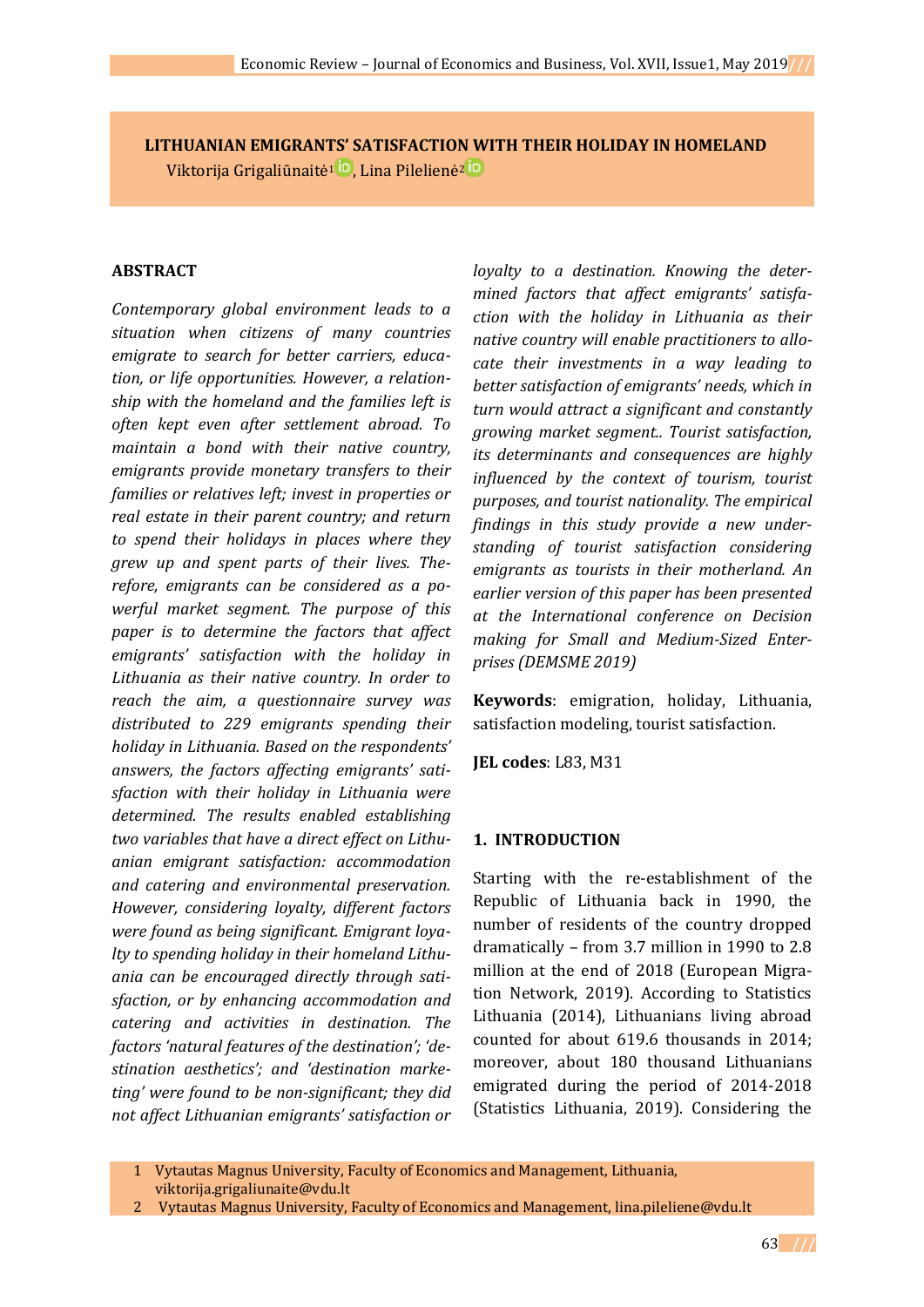numbers, it can be assumed that many families are facing the emigration of their members: parents, offspring, siblings, *etc*. However, if considering immigration, about 50 per cent of immigrants to the Republic of Lithuania are returning Lithuanians (European Migration Network, 2019). Moreover, many of those who have already established their lives abroad are not "cutting ties" with their motherland. According to Montvilaite *et al*. (2015), different previous studies show that Lithuanian 'emigrants have always been concerned about nurturance of their national identity and this was one of the most significant objectives among individuals living abroad'.

Analyzing emigrants' behavior, Itani *et al*. (2013) emphasize that the role emigrants play in the social and economic development of their homelands through various ways is very significant, and can be expressed through investment projects, remittances, and transfers of knowledge and skills. According to Etzo *et al*. (2014), over recent decades, the literature demonstrates an increasing interest on migration and tourism emphasizing the link between the two phenomena. Pearce (2012) argues that 'individuals' experiences in returning to previous places of significance and familiarity in their lives is a relatively novel topic in tourism studies.' Another highly related form of tourism recognized as being sizable worldwide is visiting friends and relatives (Backer, 2010).

A wide body of scientific research in the field of tourism has already acknowledged that tourist satisfaction is a crucial factor affecting their loyalty to a place and revisiting intentions. Many countries and regions are putting effort to elaborate indices of tourist satisfaction, enabling proper allocation of necessary attention and resources. As the examples of tourist satisfaction measurement studies, several works can be mentioned: The Hong Kong Tourist Satisfaction Index (Song *et al*., 2012), Index of Destination Attractiveness

(Krešić and Prebežac, 2011), International Tourist satisfaction in Jordan (Al-Majali, 2012), Lithuanian Tourist Satisfaction Index (Pilelienė & Grigaliūnaitė, 2014a), *etc*. An indepth analysis of tourist satisfaction indices shows that despite the similarity of the components used in the models, tourist satisfaction, its determinants and consequences are highly influenced by the context of tourism, tourist purposes, and tourist nationality.

Considering latter insights, the aimof this research is to determine the factors that affect Lithuanian emigrants' satisfaction with their holiday in the native country. The determined structure of their satisfaction will enable better allocation of resources in order to attract and retain this tourist group. To allow the determination of the latter factors, the following research hypotheses are specified:

H1: accommodation and catering have a positive influence on Lithuanian emigrants' satisfaction with their holiday in the native country;

H2: accommodation and catering have a positive influence on Lithuanian emigrants' loyalty to their holiday in the native country;

H3: activities in destination have a positive influence on Lithuanian emigrants' satisfaction with their holiday in native country;

H4: activities in destination have a positive influence on Lithuanian emigrants' loyalty to their holiday in the native country;

H5: natural features have a positive influence on Lithuanian emigrants' satisfaction with their holiday in the native country;

H6: natural features have a positive influence on Lithuanian emigrants' loyalty to their holiday in the native country;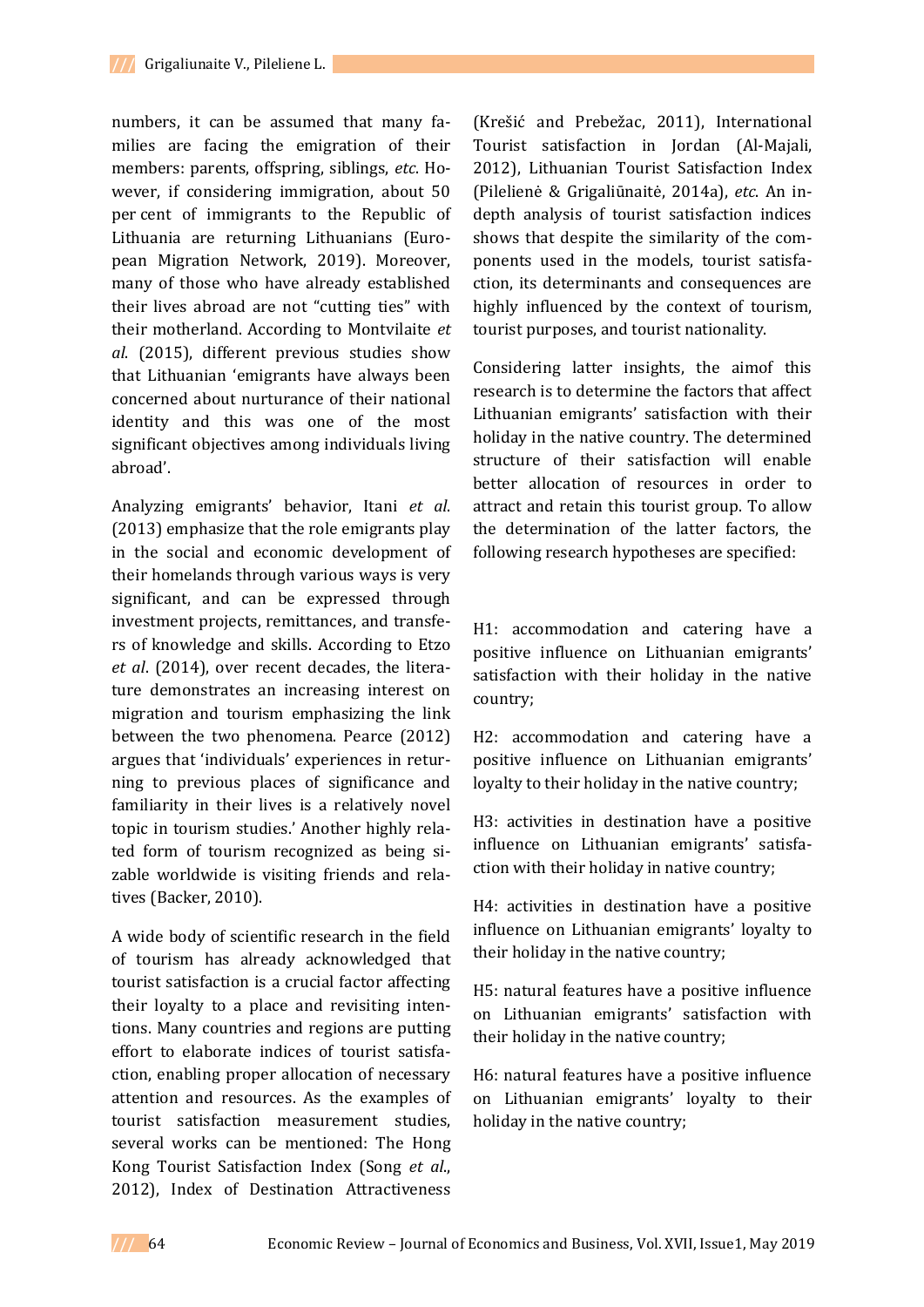H7: destination aesthetics has a positive influence on Lithuanian emigrants' satisfaction with their holiday in the native country;

H8: destination aesthetics has a positive influence on Lithuanian emigrants' loyalty to their holiday in the native country;

H9: environmental preservation has a positive influence on Lithuanian emigrants' satisfaction with their holiday in native country;

H10: environmental preservation has a positive influence on Lithuanian emigrants' loyalty to their holiday in the native country;

H11: destination marketing has a positive influence on Lithuanian emigrants' satisfaction with their holiday in the native country;

H12: destination marketing has a positive influence on Lithuanian emigrants' loyalty to their holiday in the native country;

H13: Lithuanian emigrants' satisfaction with their holiday in Lithuania has a positive influence on Lithuanian emigrants' loyalty to their holiday in the native country.

In order to test the research hypotheses and reach the pursued aim, the paper is organized in the following way: after the introductive part, previous research on the topic is analyzed and generalized in Chapter 2 titled 'Literature review'; based on the analyzed theories, 'Research methodology' is provided in Chapter 3, followed by 'Results' in Chapter 4, 'Discussion' (Chapter 5) and 'Conclusions' (Chapter 6). Previously elaborated Lithuanian Tourist Satisfaction Index model is adapted and used as the platform for a questionnairebased empiric research. SmartPLS V.3 software elaborated by Ringle *et al*. (2015) is applied to provide a statistical analysis of the research results.

### **2. LITERATURE REVIEW**

The research concerning consumer satisfaction, particularly in tourism, has its roots in the 1960s with many studies exploring consumer satisfaction using integrated models (Wang *et al*., 2009). Kozak and Rimmington (2000) emphasize that many research studies investigating tourist satisfaction with wellknown tourism destinations can be found in literature. As a result, various view-points regarding tourist satisfaction assessment can be found in scientific literature. Chen *et al*. (2016) indicate the existence of two streams of research regarding tourism satisfaction: the first stream focuses on how to build customer satisfaction for business success; the second stream examines tourism satisfaction from the perspective that leisure travel can contribute to tourists' psychological wellness. However, it can be argued that studies based on customer satisfaction indices reflect the ideas of both streams: the determinants of tourist satisfaction are assessed in order to provide tourists with better quality and, thus, reinforce their inner feeling of being content.

Holiday tourism is often viewed as a distinct sort of tourism. The tourism industry has been based on the idea that everybody needs holiday and that holiday travel is essential for people (Gilbert & Abdullah, 2002). Many people look forward to holidays at sunny beaches along the seaside and there are plenty of places offering this (Bekk *et al*., 2016). However, holiday period is job-dependent and often short (shorter that one month). Therefore, many destinations compete to be chosen by a person endeavoring to get maximum satisfaction out of one's holiday. In case of emigrants' choice, the initial alter-natives are two: popular or familiar? According to Pearce (2012), everybody comes from somewhere; therefore, returning "home" might become a holiday motive for many migrants suffering from nostalgia. Huang *et al*. (2018) point out that nowadays migrants visiting "home" may not necessarily be 'a permanent return to the homeland, but a form of tourism'.

Therefore, considering emigrants as tourists in their motherland, an assumption might be

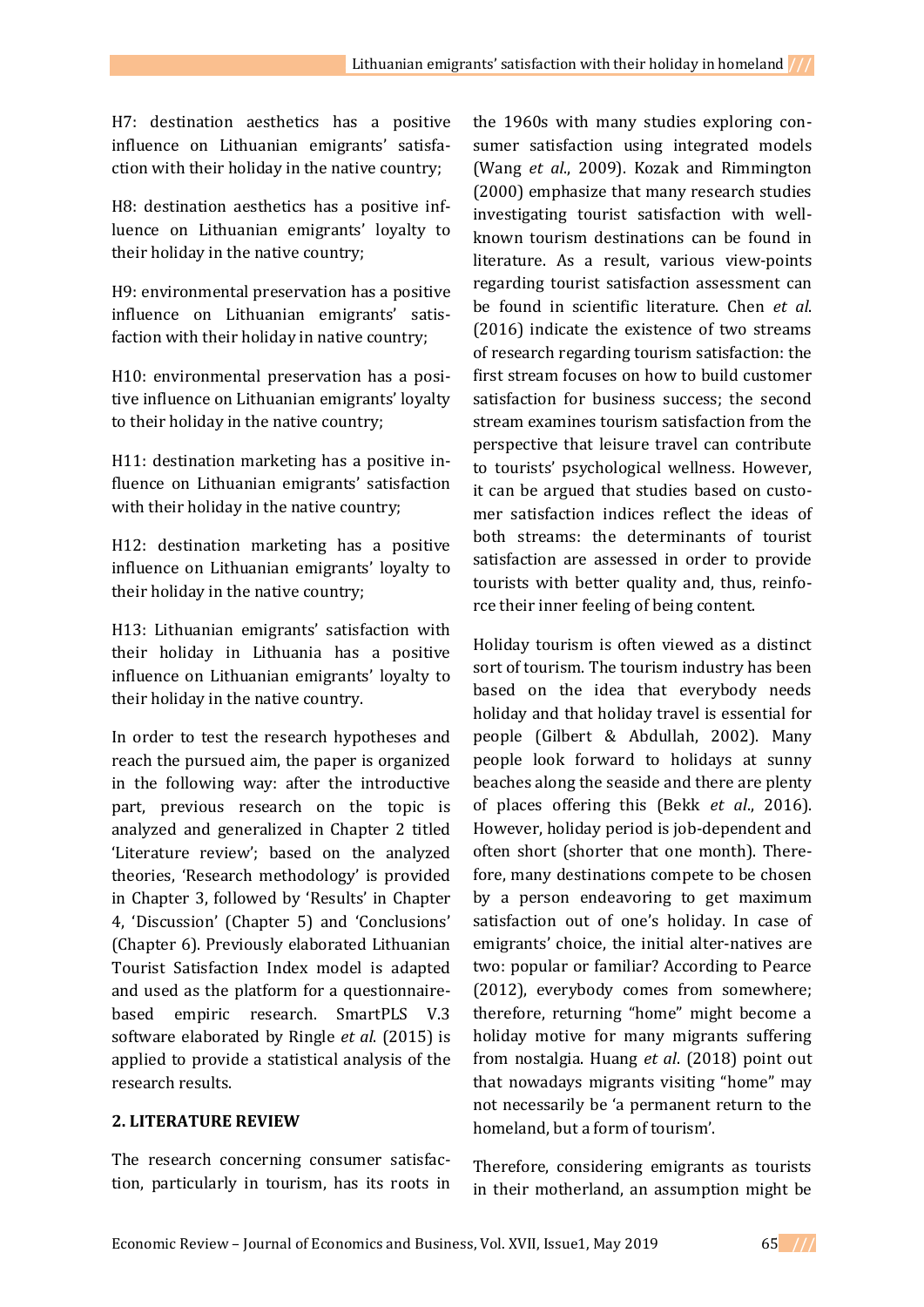done that the same motives are relevant as for regular holiday tourists. One of the main motives for revisiting a tourist destination is satisfaction. Meng and Han (2018) argue that tourist satisfaction is supposed to consist of destination attribute satisfaction through tourism experience. Therefore, the multidimensionality of tourist satisfaction emerges and substantiates the idea of satisfaction index as a tool for determining tourists' expectation and providing a proper bundle of benefits. Following the idea of customer satisfaction measurement, tourist satisfaction indices are elaborated for countries (*e.g*., Croatia, Hong Kong, Malaysia, Mexico, *etc*.), destinations (*e.g.* European tourist satisfaction), cities (tourists' satisfaction in Bangkok, Thailand, and also some cities in China, Argentina and other countries that calculate City Satisfaction Indices), or certain circumstances (e.g. rural tourist satisfaction; holiday satisfaction; travel satisfaction; cruiser satisfaction; etc.). Depending of the subject of importance, indices are composed differently, having different variables and structural relations as well as different outcomes.

After analyzing the world-wide known indices of tourist satisfaction that are applied in practice (Krešić & Prebežac, 2011; Al-Majali, 2012; Song *et al*., 2012; *etc*.), mostly emphasized destination-related attributes affecting tourist satisfaction were determined as follows: accommodation and catering facilities, activities in destination, natural features, destination aesthetics, environmental preservation, destination marketing (Pilelienė & Grigaliūnaitė, 2014b). As the determined attributes, or factors, are repeatedly assessed measuring tourist satisfaction in various circumstances, an assumption might be made that the same factors can determine emigrants' satisfaction with their holiday in the native country.

### **3. RESEARCH METHODOLOGY**

Aiming to determine the antecedents and consequences of Lithuanian emigrants' satisfaction with their holiday in Lithuania as well as the performance of the determined antecedents of Lithuanian emigrants' satisfaction, the theoretical Lithuanian tourist satisfaction index model (elaborated previously and provided in Figure 1) is used as the theoretical research model and represents all the research hypotheses. As it can be seen from the model, theoretical antecedents of Lithuanian emigrants' satisfaction with their holiday in Lithuania are accommodation and catering, activities in destination, natural features, destination aest-



hetics, environmental preservation, and destination marketing; and the theoretical consequence of Lithuanian emigrants' satisfaction with their holiday in Lithuania is loyalty.

#### Figure 3.1 *Theoretical research model* Source: Pilelienė & Grigaliūnaitė (2014b)

In order to verify the theoretical model, a questionnaire survey was performed. The questionnaire was composed of three parts *(available from the authors upon request)*:

- 1. Question filter. Applied to verify the right respondents – Lithuanian emigrants spending their holiday in Lithuania.
- 2. Main research statements that constituted the measurement model. The measurement model was a reflective one. 10-point evaluation scale was applied for statement evaluation. 2–5 manifest variables (evaluati-ve statements) reflect each latent variable (variables that comprise theoretical research model and were not directly measured).
- 3. Demographic questions (age and gender).

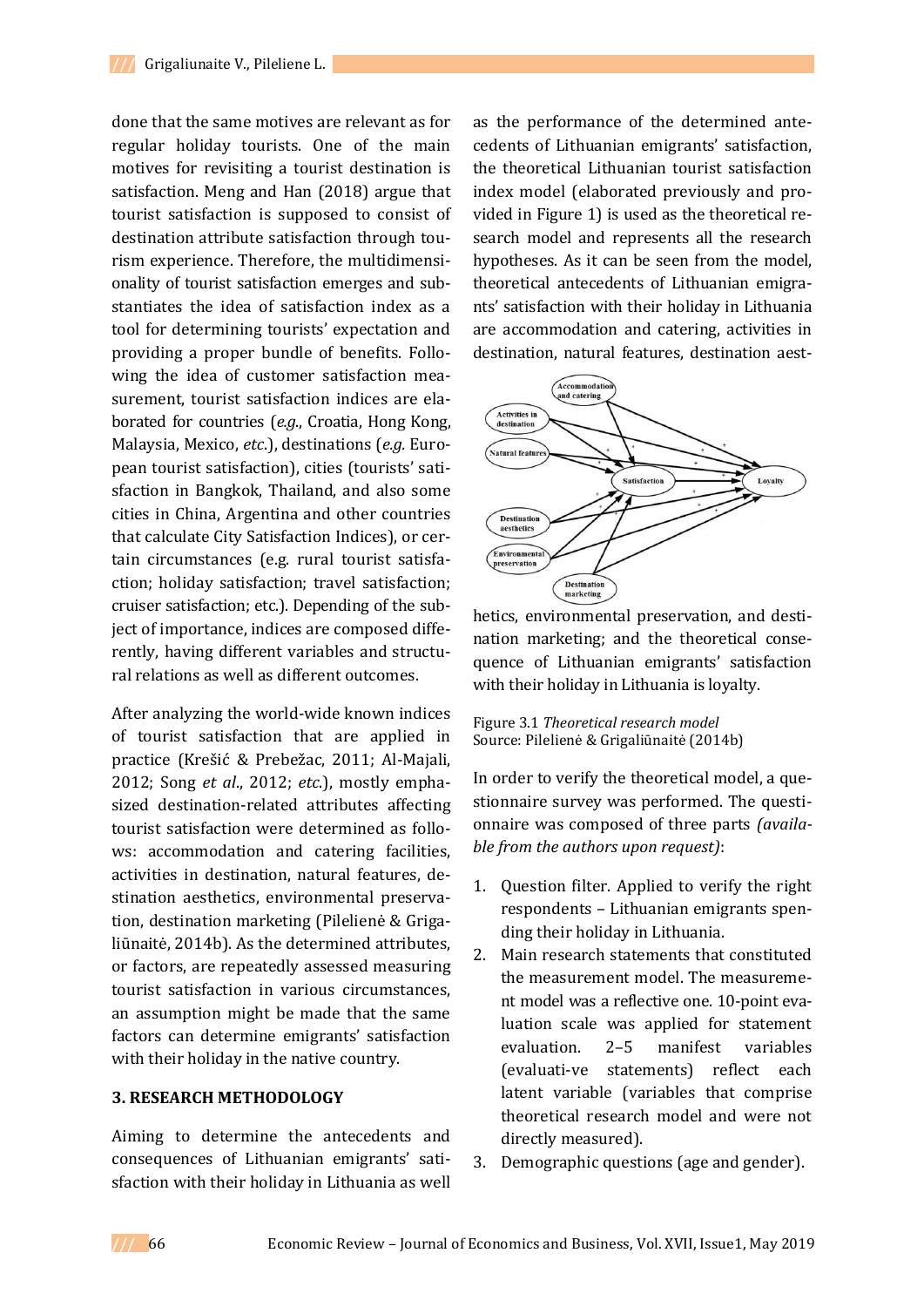The latent variables measured by the questionnaire were composed of a bundle of manifest variables (see Table 3.1.).

# **4. RESULTS**

First of all, aiming to verify the theoretical research model and to determine the antecedents and consequences of Lithuanian emigrants' satisfaction with their holiday in

| Latent variables              | Manifest variables                        | Indication       |
|-------------------------------|-------------------------------------------|------------------|
|                               | Variety of catering facilities            | AC&CAT1          |
|                               | Quality of catering facilities            | AC&CAT2          |
| Accommodation and<br>catering | Quality of accommodation facilities       | AC&CAT3          |
|                               | Service personnel                         | AC&CAT4          |
|                               | Service prices                            | AC&CAT5          |
|                               | Passive leisure opportunities             | ACT1             |
|                               | Active leisure opportunities              | ACT <sub>2</sub> |
| Activities in destination     | Variety of amusement                      | ACT3             |
|                               | Shopping possibilities                    | ACT4             |
|                               | Prices of offered activities              | ACT5             |
|                               | Natural beauty                            | NATFEA1          |
| Natural features              | Climate                                   | NATFEA2          |
|                               | Ease of traveling                         | NATFEA3          |
| Destination aesthetics        | Cleanness of the environment              | DEAE1            |
|                               | Tidiness of citizens                      | DEAE2            |
|                               | Aesthetics of the environment             | DEAE3            |
|                               | Local artefacts                           | DEAE4            |
| Environmental                 | Preservation of architecture              | ENVPRE1          |
| preservation                  | Cultural heritage                         | ENVPRE2          |
|                               | Tourist information accessibility         | ENVPRE3          |
|                               | Image of the country                      | DESMAR1          |
| Destination marketing         | Safety in the country                     | DESMAR2          |
|                               | Information availability                  | DESMAR3          |
|                               | The overall satisfaction with the holiday | SAT1             |
| Satisfaction                  | Satisfaction compared with expectations   | SAT <sub>2</sub> |
|                               | Comparison to an ideal                    | SAT3             |
|                               | Intention to revisit                      | LOY1             |
| Loyalty                       | Intention to recommend                    | LOY <sub>2</sub> |

Table 3.1. The Variables used in the research

*Source:* Authors' elaboration

The questioned sample size included 229 respondents; the survey was conducted offline by respondents self-filling the questionnaire with the questions on the summer of 2018 in the main holiday destinations in Lithuania. The response rate was 58 percent. Structural equation modelling (SEM) using partial least squares (PLS) path modeling methodology with SmartPLS V.3 (Ringle *et al*., 2015) software was applied for the statistical analysis of the research results.

Lithuania, the reliability and validity of the reflective measurement model were assessed.

The values of composite reliability measure reveal that there is no lack of internal consistency reliability in the measurement model (see Table 4.1). After assessing the average variance extracted (AVE) measure, all the values were found to be above the threshold value (defined above 0.5), meaning that the degree of convergent validity was

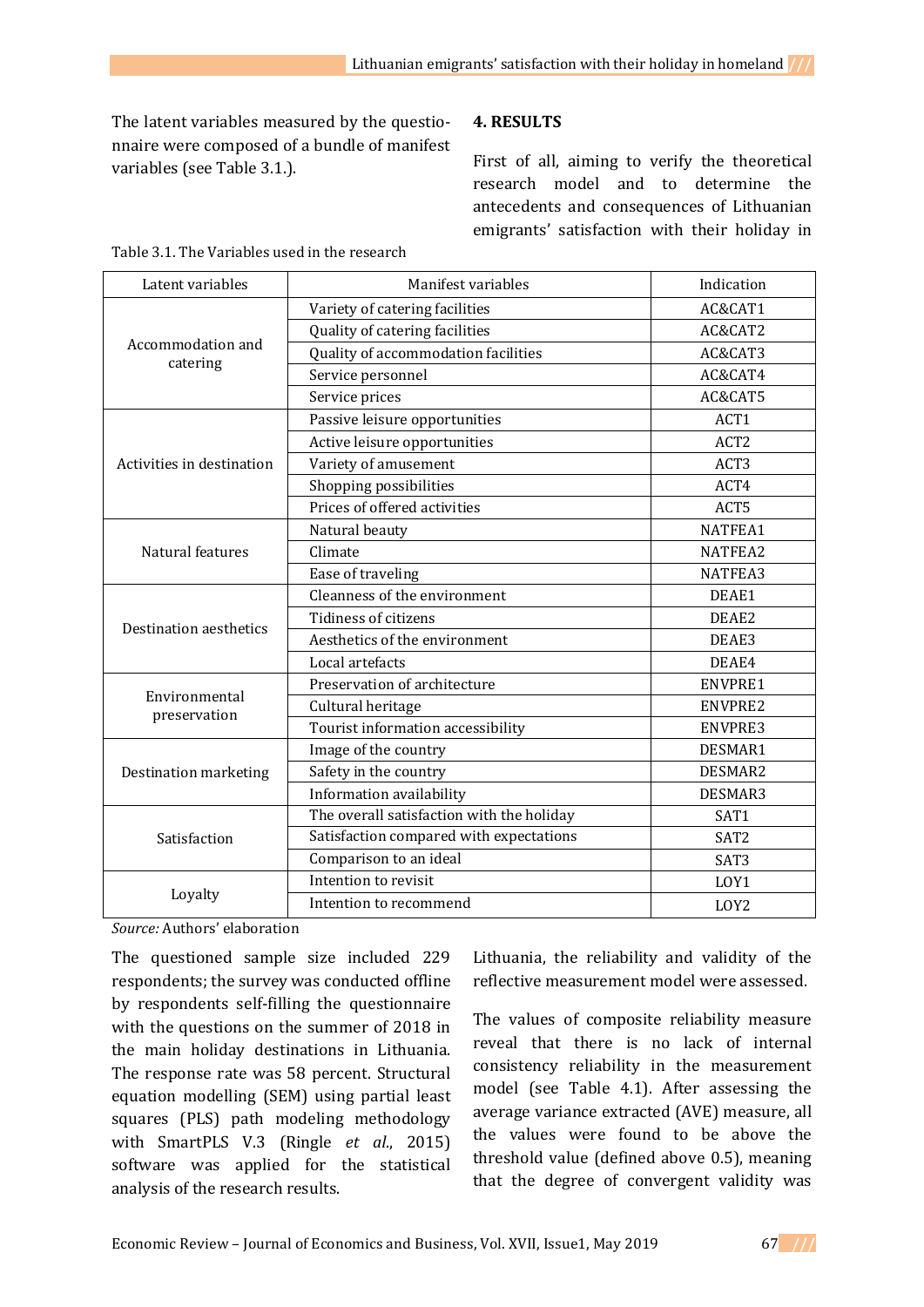sufficient in the reflective measurement model. All of the indicators' loadings were above 0.7, also statistically significant, thus

measurement model was proved to be reliable and valid.

When evaluating the structural model, it could

| Variables                         | <b>Composite Reliability</b> | Average Variance Extracted |
|-----------------------------------|------------------------------|----------------------------|
| <b>Accommodation and Catering</b> | 0.888                        | 0.727                      |
| Activities in destination         | 0.857                        | 0.666                      |
| Destination aesthetics            | 0.863                        | 0.760                      |
| Destination marketing             | 0.828                        | 0.618                      |
| Environmental preservation        | 0.919                        | 0.850                      |
| Loyalty                           | 0.941                        | 0.888                      |
| Natural features                  | 0.902                        | 0.755                      |
| Satisfaction                      | 0.887                        | 0.726                      |
| Variables                         | <b>Composite Reliability</b> | Average Variance Extracted |

Table 4.1. *Values of Composite Reliability and Average Variance Extracted*

*Source:* Authors' calculations

indicator reliability was proved as well.

be stated that the model displays predictive relevance as latent variables' cross-validated

Cross Loadings and the Fornell-Larcker criterion were used to evaluate the discriminant validity of the measurement model. The criterion of Cross Loadings as well as the Fornell-Larcker criterion (see Table 4.2) show that the model exhibits discriminant validity.

redundancy values (Stone-Geissers' Q2) were exceeding zero. Furthermore, the variance inflation factor values were below 5 regarding predictors' variables, thus the multicollinea-

Table 4.2. The level of centralization/decentralization in BiH companies

| Variable                      | Accommodati<br>Catering<br>on and | Destination<br>Aesthetics | Destination<br>marketing | Environmenta<br>I preservation | Loyalty | Satisfaction | Activities in<br>destination | features<br>Natural |
|-------------------------------|-----------------------------------|---------------------------|--------------------------|--------------------------------|---------|--------------|------------------------------|---------------------|
| Accommodation<br>and Catering | 0.852                             |                           |                          |                                |         |              |                              |                     |
| Destination<br>Aesthetics     | 0.659                             | 0.872                     |                          |                                |         |              |                              |                     |
| Destination<br>marketing      | 0.673                             | 0.722                     | 0.786                    |                                |         |              |                              |                     |
| Environmental<br>preservation | 0.496                             | 0.521                     | 0.557                    | 0.922                          |         |              |                              |                     |
| Loyalty                       | 0.668                             | 0.567                     | 0.628                    | 0.506                          | 0.942   |              |                              |                     |
| Satisfaction                  | 0.632                             | 0.592                     | 0.611                    | 0.524                          | 0.721   | 0.852        |                              |                     |
| Activities in<br>destination  | 0.632                             | 0.621                     | 0.768                    | 0.655                          | 0.631   | 0.580        | 0.816                        |                     |
| Natural features              | 0.531                             | 0.458                     | 0.605                    | 0.400                          | 0.400   | 0.353        | 0.549                        | 0.869               |

*Source:* Authors' calculations

As a final point, it could be stated that the rity problem does not exist. Finally, the values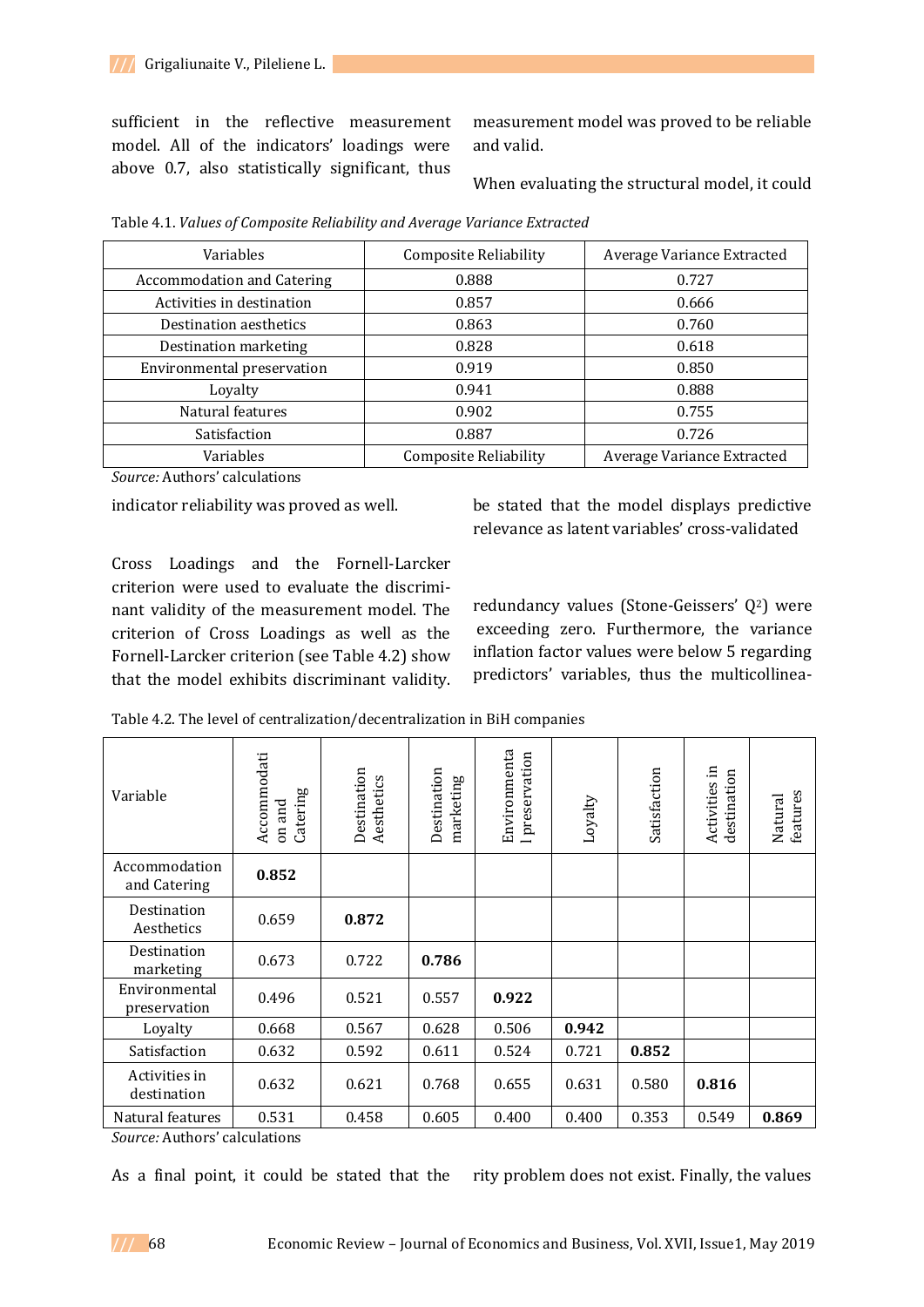|  |                              | of the coefficient of determination $(R^2)$ of |  |
|--|------------------------------|------------------------------------------------|--|
|  |                              | endogenous variables' satisfaction and loyalty |  |
|  | Table 4.3. Path Coefficients |                                                |  |

| Variables                                  | Path<br>Coefficient | S.D.  | T<br><b>Statistics</b> | P Values |
|--------------------------------------------|---------------------|-------|------------------------|----------|
| Accommodation and Catering -> Loyalty      | $0.251*$            | 0.075 | 3.340                  | 0.001    |
| Accommodation and Catering -> Satisfaction | $0.328*$            | 0.079 | 4.152                  | 0.000    |
| Destination aesthetics -> Loyalty          | $-0.012$            | 0.074 | 0.166                  | 0.868    |
| Destination aesthetics -> Satisfaction     | 0.149               | 0.089 | 1.669                  | 0.096    |
| Destination marketing -> Loyalty           | 0.086               | 0.088 | 0.970                  | 0.333    |
| Destination marketing -> Satisfaction      | 0.198               | 0.121 | 1.630                  | 0.104    |
| Environmental preservation -> Loyalty      | 0.018               | 0.060 | 0.299                  | 0.765    |
| Environmental preservation -> Satisfaction | $0.166*$            | 0.072 | 2.319                  | 0.021    |
| Satisfaction -> Loyalty                    | $0.416*$            | 0.063 | 6.611                  | 0.000    |
| Activities in destination -> Loyalty       | $0.179*$            | 0.077 | 2.321                  | 0.021    |
| Activities in destination -> Satisfaction  | 0.086               | 0.098 | 0.876                  | 0.381    |
| Natural features -> Loyalty                | $-0.032$            | 0.057 | 0.563                  | 0.574    |
| Natural features -> Satisfaction           | $-0.122$            | 0.071 | 1.724                  | 0.085    |

 $*n<0.05$ 

Source: Authors' calculations

were 51 and 62.3 percent respectively.

The values of the path coefficients in the structural model are presented in Table 4.3. According to the results, accommodation and catering have statistically significant influence on both satisfaction and loyalty, thus hypotheses H1 and H2 were supported. Nevertheless, the influence of destination aesthetics, destination marketing, and natural features on both satisfaction and loyalty was statistically non-significant, hence hypotheses H5, H6, H7, H8, H11, and H12 were rejected. Environmental preservation has a direct, positive and statistically significant effect on satisfaction (thus H9 was supported and H10 was rejected). Activities in destination impact loyalty (thus H3 was rejected, but H4 was supported). Lastly, satisfaction has a direct and positive statistically significant influence on loyalty which allows the confirmation of hypothesis H13.

As non-significant path coefficients were not important while supporting a hypothesized relationship, they were omitted from the final model. After the verification of the model reliability and validity and substantiation that the change of the coefficient of determination was not considerable (satisfaction and loyalty respectively 45.9 and 62.2 percent), path coefficients of the final model are provided in Table 4.4. As it can be seen, accommodation and catering have a strong influence on satisfaction, while environmental presservation has a moderate influence on satisfaction. Moreover, satisfaction has a strong influence on loyalty, while the variables such as 'accommodation and catering' and 'activities in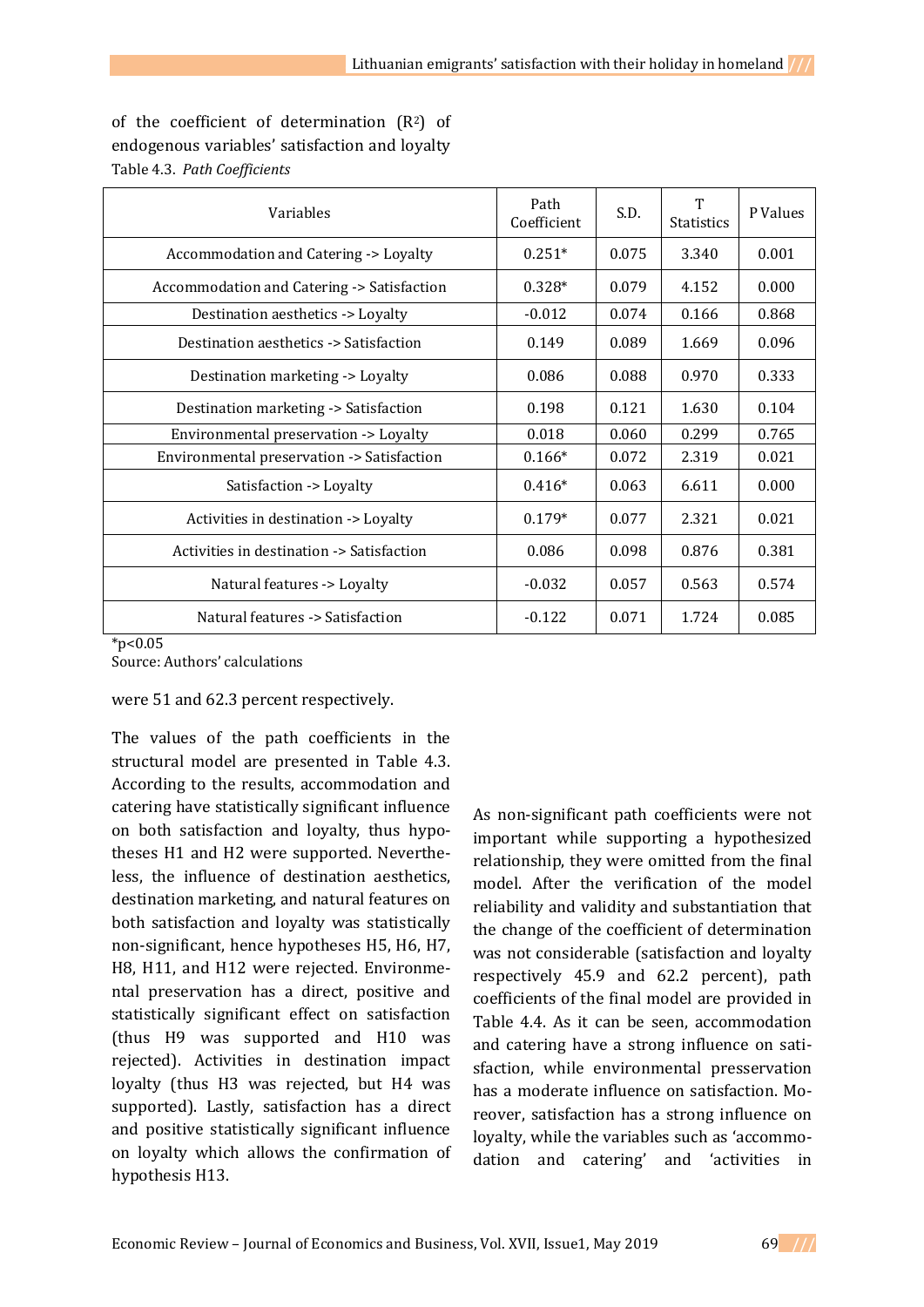destination' have a moderate influence on loyalty.

ring together with activities in destination influence the consequence of emigrants' satisfaction with their holiday in Lithuania – their loyalty. The assumption could be made that as many emigrants do not own residential properties in Lithuania anymore, accommodation and catering during their holiday in Lithuania become the most important factor

| Variables                                  | Path<br>Coefficient | S.D.  | ጥ<br><b>Statistics</b> | P Values |
|--------------------------------------------|---------------------|-------|------------------------|----------|
| Accommodation and Catering -> Loyalty      | $0.257*$            | 0.068 | 3.777                  | 0.000    |
| Accommodation and Catering -> Satisfaction | $0.492*$            | 0.059 | 8.312                  | 0.000    |
| Environmental preservation -> Satisfaction | $0.282*$            | 0.067 | 4.228                  | 0.000    |
| Satisfaction -> Loyalty                    | $0.434*$            | 0.062 | 7.007                  | 0.000    |
| Activities in destination -> Loyalty       | $0.217*$            | 0.061 | 3.594                  | 0.000    |

|  | Table 4.4. Path Coefficients at the Final Model |  |  |
|--|-------------------------------------------------|--|--|
|  |                                                 |  |  |

 $*p<0.05$ 

Source: Authors' calculations

Based on the research results, the model of Lithuanian emigrants' satisfaction with their holiday in Lithuania is elaborated with the basis of the theoretical model. The elaborated model, revealing antecedents and consequences of Lithuanian emigrantts' satisfaction with their holiday in Lithuania, is provided in Figure 4.1 below.



Figure 4.1 *The antecedents and consequences of Lithuanian emigrants' satisfaction with their holiday in Lithuania*

#### Source: Authors' elaboration

As the research results indicate, there are two antecedents of Lithuanian emigrants' satisfaction with their holiday in Lithuania, namely accommodation and catering and environmental preservation. Accommodation and catethat influences their satisfaction and loyalty. Moreover, the environmental preservation of the destination where they spend their holiday is important for them to be satisfied as well. Nevertheless, in order to achieve loyalty, not only is their satisfaction important, which is influenced by accommodation and catering and environmental preservation, but also activities in destination.

#### **5. DISCUSSION**

## **5.1. Antecedents of emigrants' satisfaction with their holiday in homeland Lithuania**

The research results indicate that the model of emigrants' satisfaction with their holiday in homeland Lithuania is substantially divergent from the initial one. The six possible antecedents of tourist satisfaction (accommodation and catering facilities, activities in destination, natural features, destination aesthetics, environmental preservation, destination marketing) were assessed as theoretically having influence on tourist satisfaction. However, only accommodation and catering and environmental preservation were found to have a statistically significant influence on

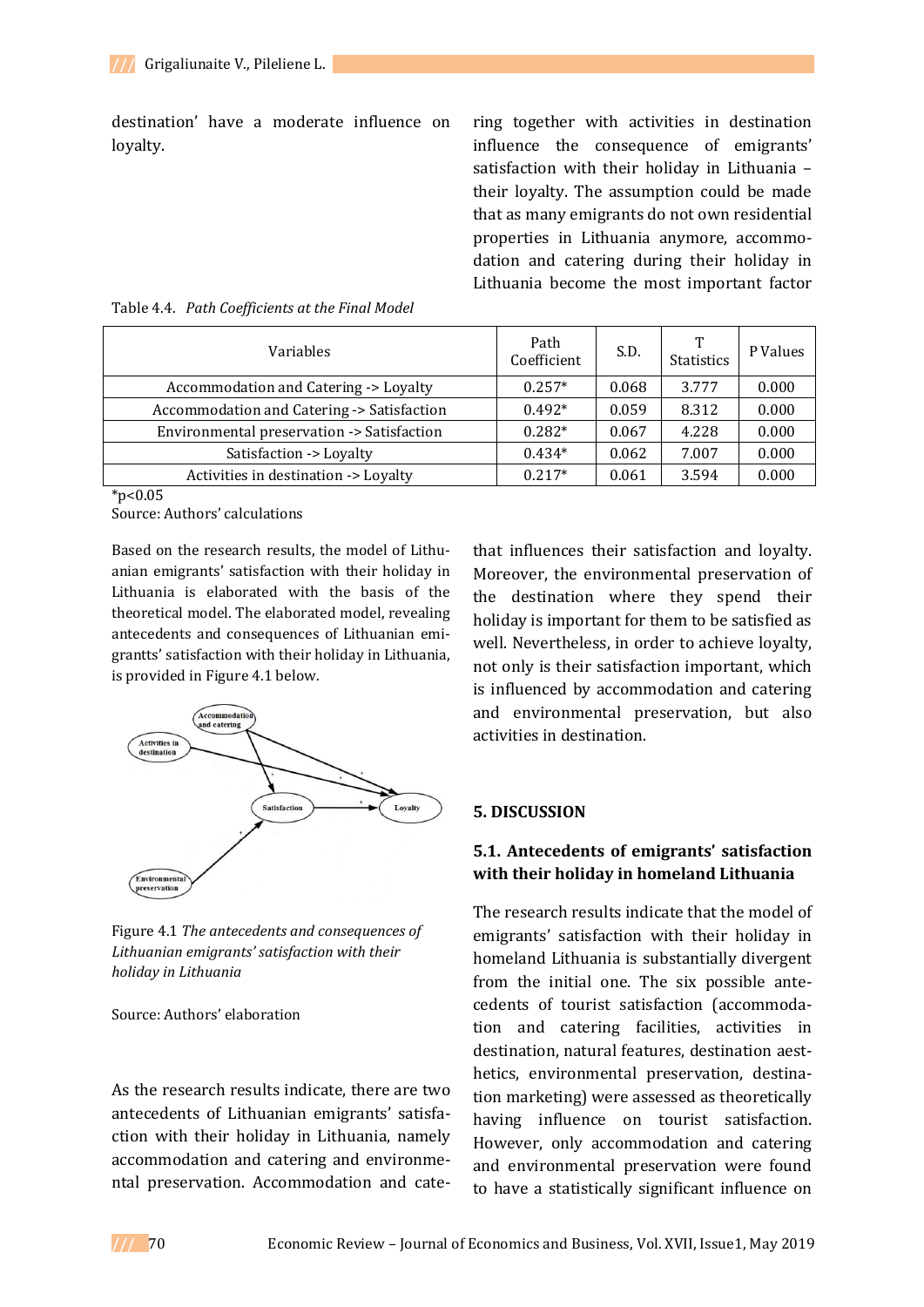tourist satisfaction in case of Lithuanian emigrants. In order to obtain a wider view and understand the differences of tourist satisfaction depending on different circumstances, the obtained results will be compared with other Lithuanian tourist-related research. In order to compare the antecedents of tourist satisfaction in different situations, the results of the current research provided framework of previously tested models (see Table 5.1.):

also all the three samples were asse-ssing their satisfaction with Lithuania as a destination. However, despite the two joint antecedents of satisfaction, the models of LTS and RTS were composed of two more antecedents, namely 'destination aesthetics' and 'destination marketing'. The latter two factors had no statistically significant influence on emigrants' satisfaction with their holiday in the homeland. An assumption might

Table 5.1. *Comparison of Lithuanian tourists-related satisfaction antecedents* Model

| Model<br>Variable                    | ES | <b>LTS</b> | <b>RTS</b> | <b>OTS</b> | <b>ESHS</b> | <b>ITS</b> |
|--------------------------------------|----|------------|------------|------------|-------------|------------|
| <b>Accommodation and</b><br>catering |    |            |            |            |             |            |
| Activities in destination            |    |            |            |            |             |            |
| Natural features                     |    |            |            | $\pm$      | $\pm$       |            |
| Destination aesthetics               |    |            |            |            |             |            |
| <b>Environmental</b><br>preservation |    |            |            |            |             |            |
| Destination marketing                |    |            |            |            |             |            |

*Source:* Authors' elaboration

- 1. Outbound tourist satisfaction index model (Pilelienė, Grigaliūnaitė, 2014a) – OTS;
- 2. Rural tourist satisfaction index model (Pilelienė, Grigaliūnaitė, 2014b) – RTS;
- 3. Inbound tourist satisfaction index model (Pilelienė, Grigaliūnaitė, 2016) – ITS;
- 4. Tourist satisfaction with European summer holiday destinations index (Pilelienė, Grigaliūnaitė, 2018) – ESHS;
- 5. Local tourist satisfaction index model (Grigaliūnaitė, Pilelienė, 2019) – LTS.

As it can be seen in Table 5.1., the variables 'accommodation and catering' and 'environmental preservation' were both found to have a statistically signifycant and direct impact in case of local tourist satisfaction with Lithuania (LTS) and rural tourist sati-sfaction with Lithuania (RTS). The similarity might be explained by nationality (the responde-nts in all the three models were Lithuanians) and

be done, that holiday in homeland was encouraged by other factors than marke-ting (possibly, the main reason was returning and visiting). Also, assuming that emigrants have their memories and comprehension of the place, the insignificance of destination aesthetics might be explained.

Comparing with the other models concer-ning Lithuanian tourism, they can be divided into two groups: satisfaction of Lithuanians going abroad (the first group) and satisfaction of foreigners coming to Lithuania (the second group). The results of the first group vary between the models. As it can be seen in Table 5.1., in both models (*i.e*. OTS and ESHS) one of the two dimensions existing in the ES model occurs. However, the dimensions misalign. In case of Lithuanians going abroad to visit foreign countries, environ-mental presservation was found to be a driver of tourist satisfaction. Accommodation and catering had no statistically significant influence. Such

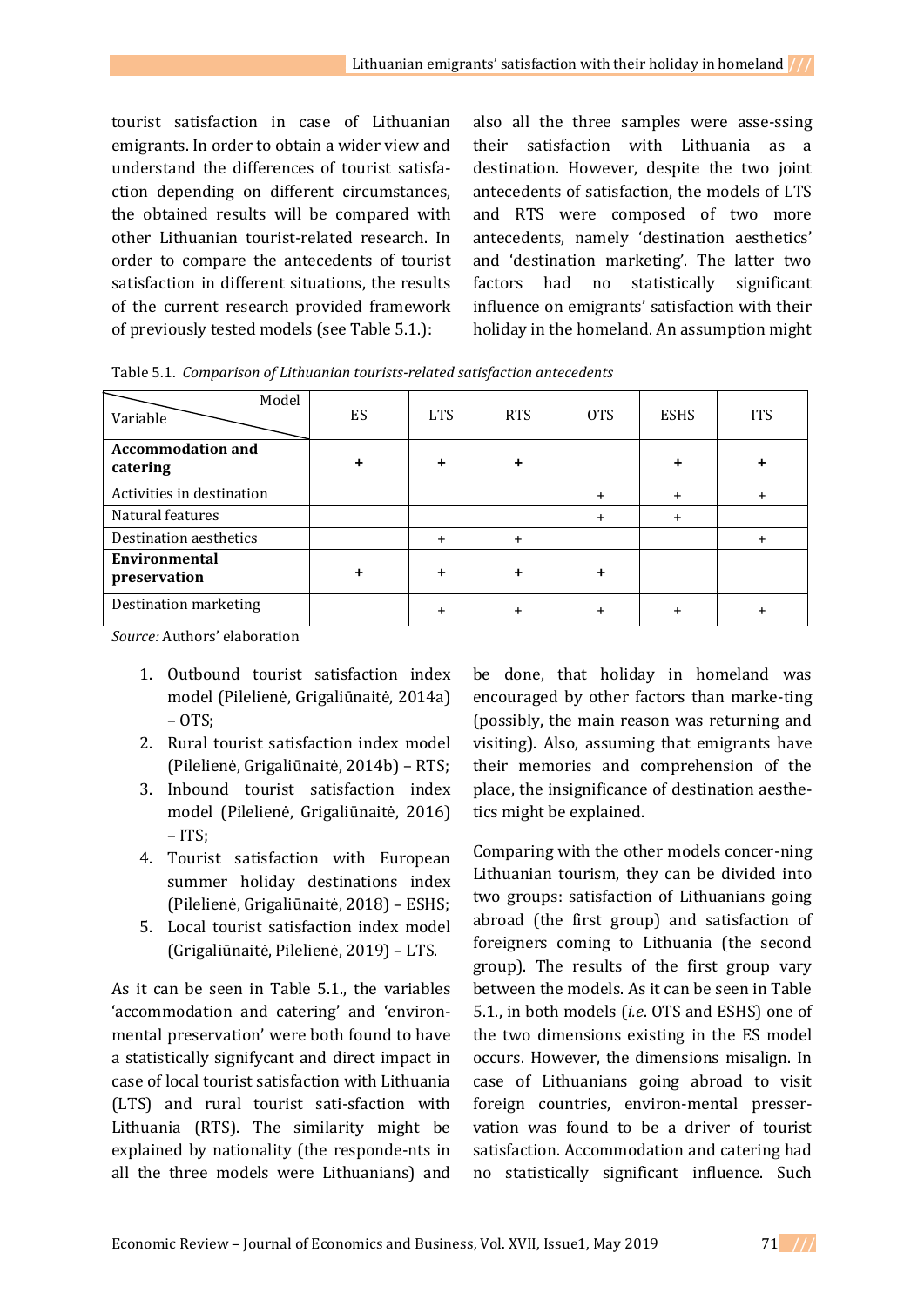results diverge from the results obtained for emigrants coming to spend their holiday in their native country. The discrepancy might be explained by tourism purposes: in case of OTS the primary goal of the respondents was found to be exploring foreign countries and meeting their cultures; while in case of ES, the primary goal was obtaining their leisure time in a familiar environment. On the other hand, in case of ESHS, interviews were made with those who-se primary purpose was holiday or leisure time abroad. The latter segment does pay atention to accommodation and catering, indicating this factor as being important and signifycant to their satisfaction. However, as the visits were intended to occur in a nonfamiliar environment (as opposed to ES), tourists did not care about environmental issues.

The same results concerning environ-mental preservation were obtained in case of inbound tourist satisfaction - ITS. In this case, foreigners were coming to explore Lithuania; obviously, accommodation and catering-related issues were found to statistically signifycantly affect their satisfaction. Howe-ver, the latter segment also did not express much concern about the environmental preservation in a foreign country.

Therefore, as the research results indicate, emigrants can be designated as a very specific segment in tourism market. This segment requires thorough attention because only two traditionally important antecedents were found to be important. Based on the obtained results, what can be recommended for attarcting emigrants for holiday in homeland is the

identification of non-traditional segmentspecific factors that could have

importance for the latter group of tourists. On the other hand, those intending to attract the latter segment can be recommended to pay more attention while providing accommodation and catering soluteonns and preserving the environment.

## **5.2. Emigrants' loyalty to their holiday in homeland Lithuania**

After discussing the antecedents of tourist satisfaction, the other important issue is its outcomes. Loyalty seems to be the most significant outcome of customer satisfaction (in this case – tourist satisfaction). While assessing emigrants' loyalty to spending their holiday in homeland Lithuania, it was determined that three variables had a direct significant impact: satisfaction itself (in a wide majority of satisfaction models satisfaction directly impacts loyalty), also accommodation and catering, and activities in destination.

Aiming to obtain a full picture of emigrant loyalty and its antecedents, the same five models of tourist satisfaction were used as a framework: Outbound tourist satisfaction index model (OTS); Rural tourist satisfaction index model (RTS); Inbound tourist satisfaction index model (ITS); Tourist satisfaction with European summer holiday destinations index (ESHS); and Local tourist satisfaction index model (LTS). The comparison of loyalty antecedents is provided in Table 5.2.

As it can be seen in Table 5.2., as many as three Lithuanian tourists satisfaction assess-

Table 5.2. *Comparison of Lithuanian tourists-related loyalty antecedents*

| Model<br>Variable                    | ES                                                                                        | <b>LTS</b> | <b>RTS</b> | 0TS       | <b>ESHS</b> | <b>ITS</b> |
|--------------------------------------|-------------------------------------------------------------------------------------------|------------|------------|-----------|-------------|------------|
| <b>Satisfaction</b>                  |                                                                                           | $\ddot{}$  |            | $\ddot{}$ | $\ddot{}$   |            |
| <b>Accommodation and</b><br>catering |                                                                                           |            |            |           |             |            |
| <b>Activities in destination</b>     |                                                                                           |            |            |           |             |            |
| Natural features                     |                                                                                           |            |            | $\ddot{}$ |             | $\pm$      |
| <b>Destination aesthetics</b>        | <u> Economic Review – Journal of Economics and Business, Vol. XVII, Issue 1, May 2019</u> |            |            |           |             |            |
| <b>Environmental preservation</b>    |                                                                                           |            |            |           |             |            |
| Source: Authors' elaboration         |                                                                                           |            |            |           |             |            |

*Source:* Authors' elaboration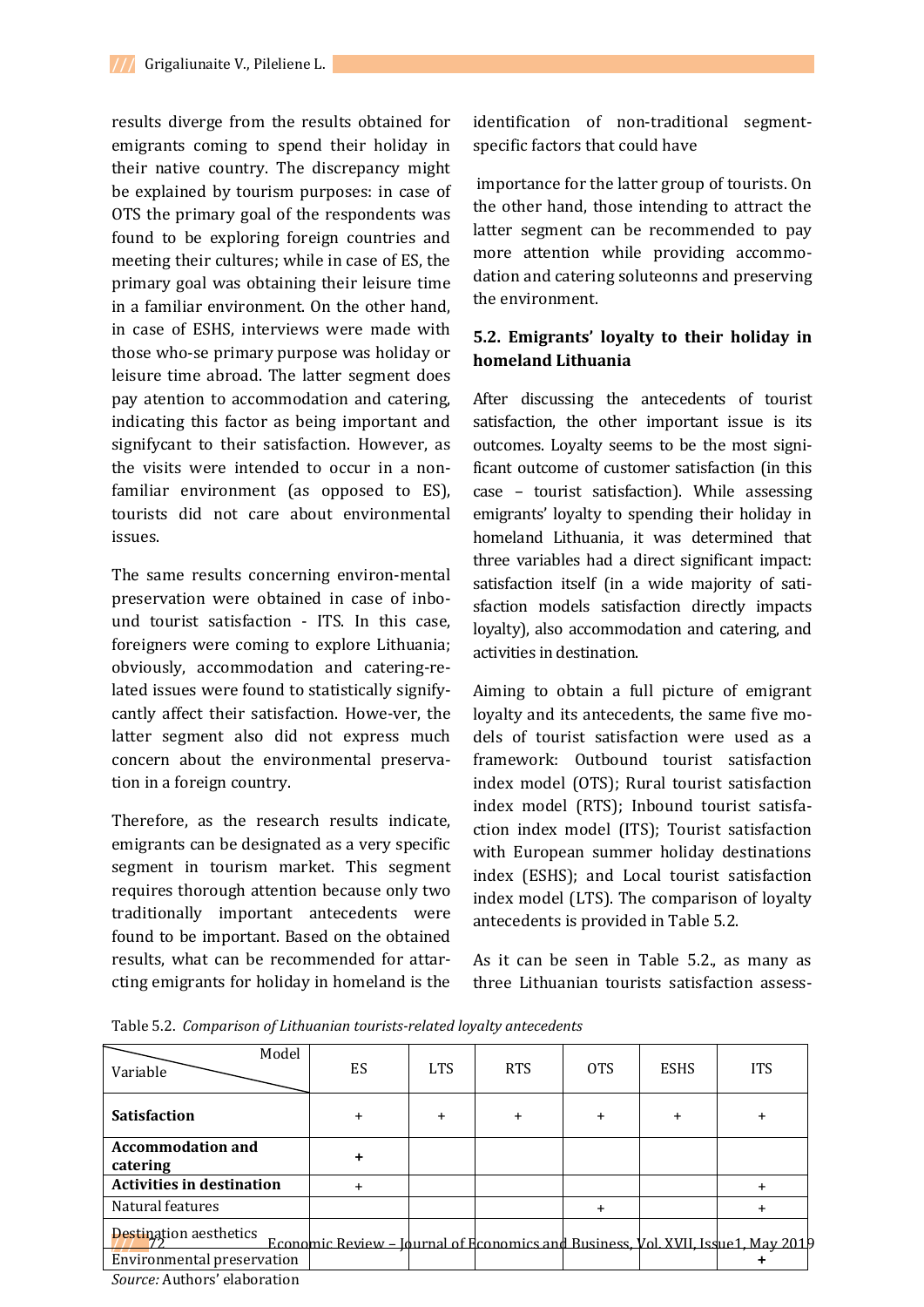ment index models were found to have only one loyalty antecedent – tourist satisfaction (see LTS, RTS, and ESHS). It means that only satisfied Lithuanian tourists have the potential to become loyal when it comes to their holiday or tourist activities in the home country. However, while analyzing emigrants' loyalty to spending their holiday in the homeland, two more factors were found to be statistically significant. As emigrants can be characterized as people having a closer relation to some other country or even countries, their loyalty to choose to come home for their holiday or to explore some other destinations depends also on the content of the proposal. In this case, emigrants are more similar to foreigners coming to Lithuania: one of the factors that lead to their repeated visit refers to the activities they can find in destination. The latter results enable the identification of emigrants as being a more active segment in comparison to other Lithuanian tourist segments.

Also, accommodation and catering as a loyalty inducing factor have to be discussed. An assumption can be made that in this case the specificities of the Lithuanian cuisine led to such results. Lithuanian cuisine is characterrized by some national dishes which could not be found in any other country; therefore, the nostalgia about these dishes can serve as a factor for encouraging emigrants to decide to spend holidays in their homeland. Obviously, this factor was not important for Lithuanians living in the country and having the possibility to enjoy national cuisine whenever they want.

Concluding the research results, emigrants' holiday destination in Lithuania should meet their requirements regarding accommodation and catering, enhance environmental presservation and provide a wide variety of highquality activities in destination in order to achieve emigrants' satisfaction and loyalty.

Nevertheless, the analysis of the performance of the analyzed variables reveals that neither

of the average evaluations of exogenous variables exceeds the value of 8.2. Consequently, the recommendation could be made that emigrants' holiday destinations in Lithuania should develop customer relationship management, enhance the level of environmental preservation and provide a much wider variety of better-quality activities in destinations. Moreover, the assumption could be made that all these investments should be promoted by proper marketing communication.

## **6. CONCLUSION**

The number of emigrants has been dramatically increasing in Lithuania leading to a situation when almost one fourth of Lithuanians live as emigrants. Almost every family is facing the emigration of its members. Therefore, attracting emigrants to come "home" as tourists, to visit places that once were significant and familiar in their lives or visit friends and relatives becomes a new challenge for the country.

The same motivators are supposed to be applied for attracting emigrants as tourists. Therefore, well-known tourist satisfaction indicators and indices have to be redesigned so as to be applied for attracting these tourists. After analyzing a wide body of tourist satisfaction-related literature, the main possible theoretical determinants of emigrant tourists satisfaction were established to be as follows: accommodation and catering facilities, activities in destination, natural features, destination aesthetics, environmental preservation, destination marketing.

After analyzing the empirical results, not all the theoretically determined antecedents of tourist satisfaction were proved to have an effect on Lithuanian emigrant satisfaction with their holiday in the homeland. The research results indicate that in the analyzed circumstances only two variables have a direct effect on emigrant satisfaction: acco-

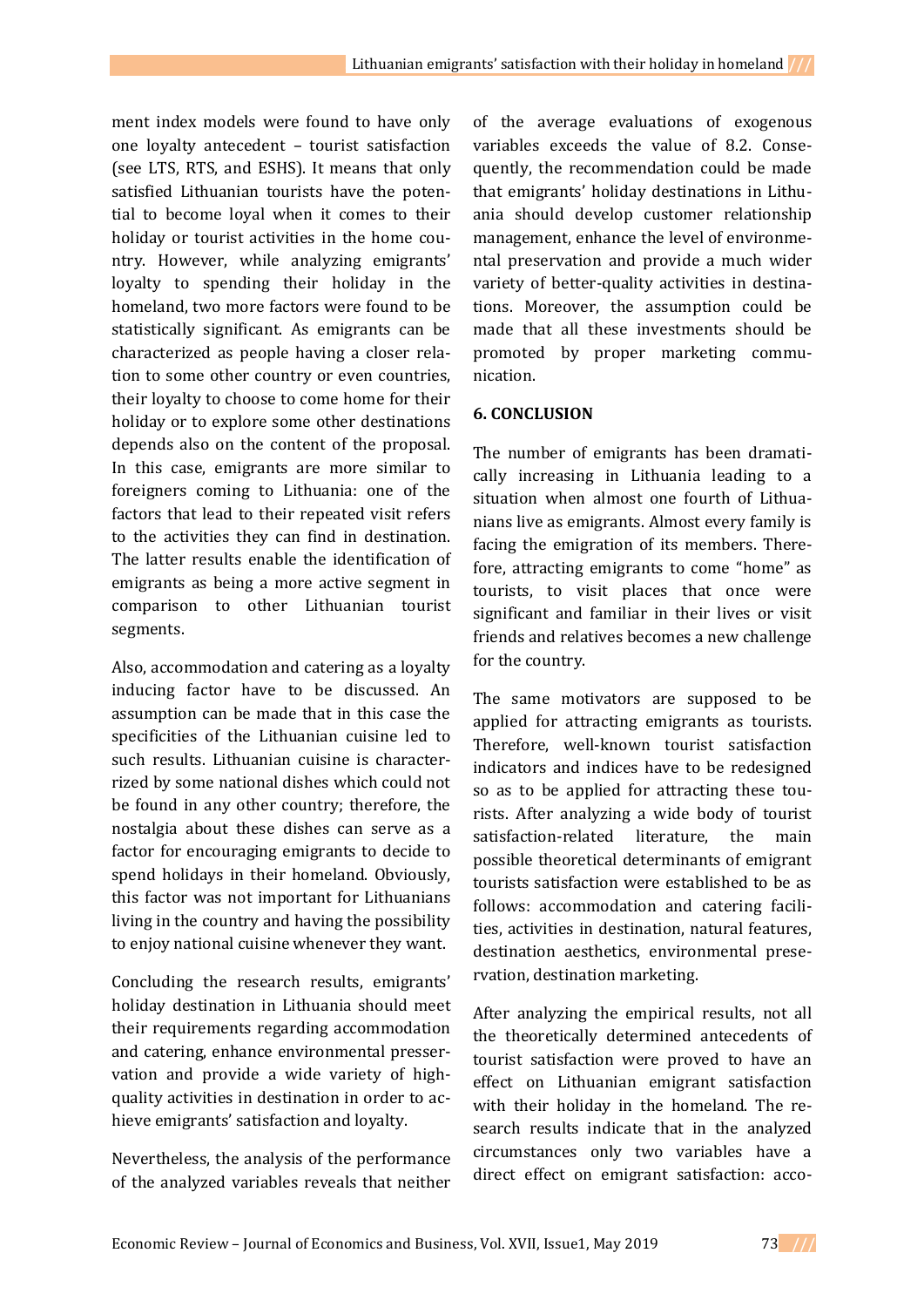mmodation and catering and environmental preservation. Moreover, when analyzing the factors that affect Lithuanian emigrants' loyalty to spend their holiday in homeland, it is obvious that loyalty can be encouraged directly through satisfaction or by enhancing accommodation and catering and activities in destination. Such factors as natural features of the destination, destination aesthetics, and destination marketing do not affect Lithuanian emigrants' satisfaction or loyalty to a destination.

Comparing Lithuanian emigrants with other groups of Lithuanian domestic or foreign tourists, it might be concluded that despite some similarities the segment of emigrant tourists has to be considered as having its own characteristics. Therefore, the recommendation for marketers planning to attract Lithuanian emigrants to spend their holidays in the homeland is to provide specific marketing communication emphasizing the quality of accommodation and activities offered and the dishes of the national cuisine. Moreover, before starting the marketing communication campaigns, the other reco-mmendation for marketers planning to attract Lithuanian emigrants to spend their holidays in homeland is to develop customer relationnship management and to ensure the enhanced level of environmental preservation and a much wider variety of better-quality activities in destinations.

The limitation of this research is the fact that the respondents self-filled the questionnaire in the main holiday destinations in Lithuania. Hence, the conclusions and recommendations in this research may not apply to the less popular holiday destinations in Lithuania and this becomes a guideline for the future research. Moreover, as the research results indicated that only two factors from a traditional tourist satisfaction index have an effect on emigrants' satisfaction with their holiday in homeland Lithuania, further research might be dedicated to determine other

segment-specific factors in order to provide more expedient marketing communication attracting Lithuanian emigrants and enhancing their satisfaction. Finally, for further research the other countries of the region can apply the provided methodology and make the comparative analysis.

## **Acknowledgement**

This paper is a result of scientific – research project "Lithuanian Tourist Satisfaction Index Model. Stage II". The research was funded by a grant (No. P-S-18-12) from the Research Cluster Fund of Vytautas Magnus University.

## **REFERENCES**

- 1. Al-Majali, M.M. (2012). International Tourists Satisfaction: Case of Jordan. *International Business Research*. 5(9), pp. 210-216.
- 2. Backer, E.R. (2010). The Relationship of VFR Travellers with Tourism Industries [online]. In: CAUTHE 2010: Tourism and Hospitality: Challenge the Limits. Hobart, Tas.: University of Tasmania. School of Management, pp. 76-97. Available from: [https://search.informit.com.au/document](https://search.informit.com.au/documentSummary;dn=814504053758056;res=IELBUS) [Summary;dn=814504053758056;res=IEL](https://search.informit.com.au/documentSummary;dn=814504053758056;res=IELBUS) [BUS](https://search.informit.com.au/documentSummary;dn=814504053758056;res=IELBUS) [Accessed: 07 March 2019].
- 3. Bekk, M., Spörrle, M. & Kruse, J (2016). The Benefits of Similarity between Tourist and Destination Personality. *Journal of Travel Research*. 55(8), pp. 1008-1021.
- 4. Chen, Ch.-Ch., Huang, W.J. & Petrick, J.F. (2016). Holiday recovery experiences, tourism satisfaction and life satisfaction – Is there a relationship? *Tourism Managemen*. 53, pp. 140-147.
- 5. Etzo, I., Massidda, C. & Piras, R. (2014). Migration and Outbound Tourism: Evidence from Italy. *Annals of Tourism Research*. 48, pp. 235-249.
- 6. European Migration Network (2019). *Migration in Numbers* [online]. Available from: <http://123.emn.lt/en/> [Accessed: 06 March 2019].